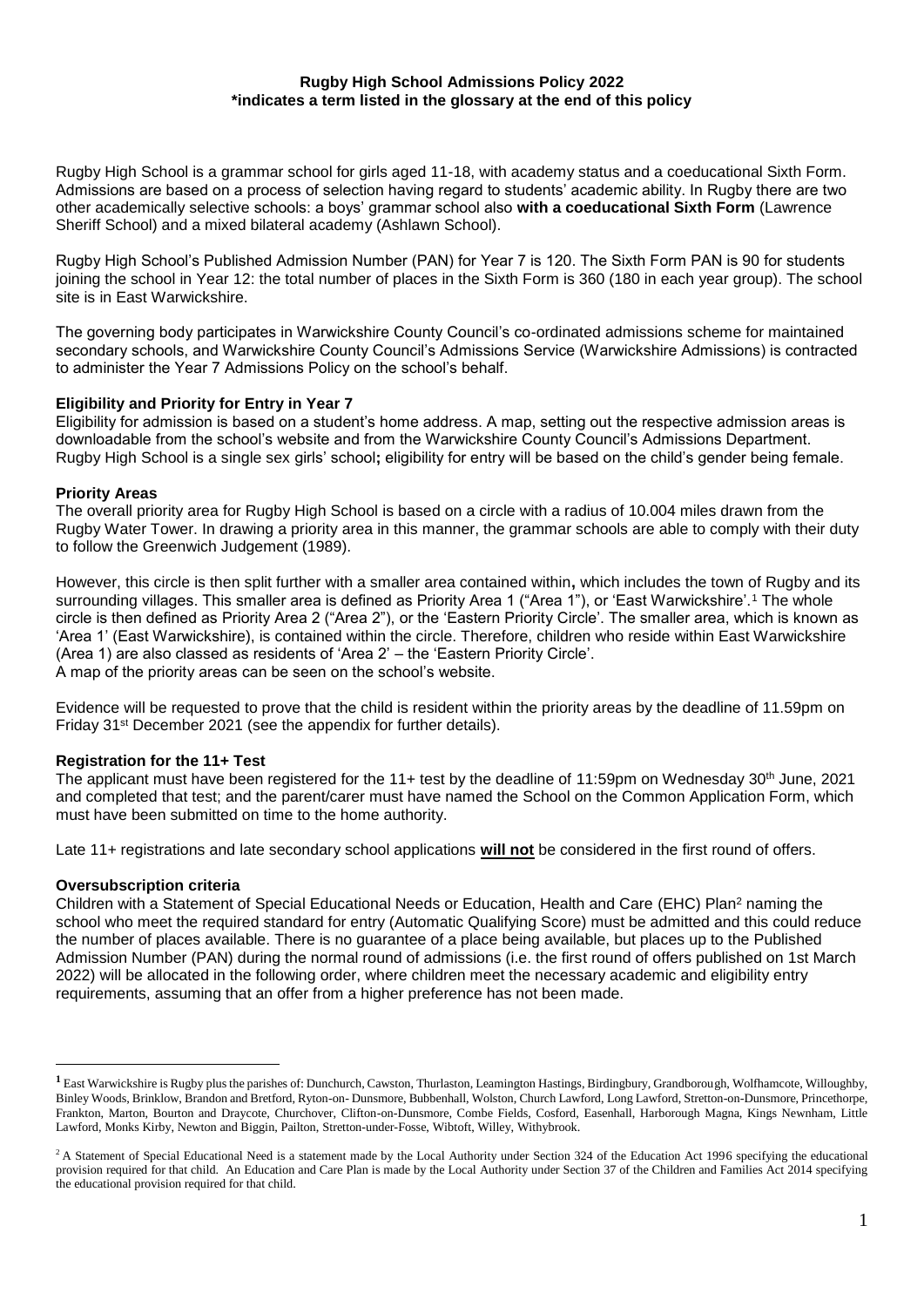## **Categories 1 - 6 below relate to children whose 11+ registrations and secondary school applications have been received on time.**

# **Category 1**

Looked-After and all previously Looked-After Children<sup>3</sup> who achieve the automatic qualifying score for this school for this particular year of entry or a mark above it, or a mark up to 15 marks below it.

# **Category 2**

Children who live in the priority areas, who qualify for the Pupil Premium via eligibility for Free School Meals<sup>42</sup>who achieve the automatic qualifying score for this school for this particular year of entry or a mark above it, or a mark up to 15 marks below it. Up to 20 places will be offered in this category (including any re-offers which are made from the waiting list from this category after 1<sup>st</sup> March 2022).

Warwickshire Admissions will require, on behalf of the School, evidence of Pupil Premium eligibility and the School reserves the right to withdraw the offer of a place if the offer has been made on the basis of an incorrect, fraudulent or misleading application.

## **Category 3**

Children who live in Area 1 – East Warwickshire, who achieve the automatic qualifying score or above for this school, for this particular year of entry. Up to 50 places will be offered in this category.

## **Category 4**

Children who live in Area 2 – Eastern Priority Circle, who achieve the automatic qualifying score or above for this school, for this particular year of entry.

### **Category 5**

Children living inside or outside of the priority areas who achieve the automatic qualifying score or above for this school, for this particular year of entry.

#### **Category 6**

Children living inside or outside of the priority areas who score below the automatic qualifying score, but above the minimum score for the waiting list for this school, for this particular year of entry.

Within all criteria first priority is given to those achieving the highest score in the entrance test. In the case of a tied score priority will be given to children who were in receipt of the Pupil Premium at the date of registering to sit the entrance test. Where there is a further need to split any category or group of children, places will be offered in accordance with distance between the child's home and school (shortest distance = highest priority). Distance will be calculated by the straight line measurement from the address point coordinate of the applicant's home address (as set by Ordinance Survey) to the centre point ("centroid") of the school (located at the centre of the doorway to the Headmaster's Office). (All distances are subject to changes which may occur with updates of mapping data). This applies equally to those living inside and outside the County's boundary. Where there is a further need to split any category places will be offered by random allocation, i.e. allocated using a computerised random number generator. This process will be carried out by Warwickshire Admissions on behalf of the school, in the presence of a witness from Legal Services who is independent of the school and the admissions process.

## **The Entrance Test**

#### **Introduction**

1

Admission to this school will be determined by the school's oversubscription criteria and a child's performance in the Entrance Test (sometimes referred to as 'the 11+' or the 'selection test').

#### **Consortium of Grammar Schools**

This school is part of a consortium of schools using a common admissions test in September 2021 for entry to Year 7 in September 2022. The consortium includes this school, the five other Grammar Schools in Warwickshire (including Ashlawn which as a bilateral school offers selective and non-selective places), and the eight Grammar Schools in

<sup>&</sup>lt;sup>3</sup> A Looked-After Child is one who is in the care of the Local Authority, as defined by section 22(1) of the Children Act 1989. A Previously Looked-After Child is a child who immediately after being looked-after became subject to an adoption, child arrangements or special guardianship order. This includes children who were adopted under the Adoptions Act 1976 (Section 12) and those adopted under the Adoption and Children Act 2002 (Section 46). Child arrangements orders are defined in Section 8 of the Children Act 1989, as amended by Section 12 of the Children and Families Act 2014. Special guardianship orders are defined in Section 14A of the Children Act 1989.

<sup>4</sup>Children attracting the Pupil Premium via Free School Meals are those who have been registered for free school meals at any point in the six years prior to the closing date for test registration (Wednesday  $30<sup>th</sup>$  June 2021). See Admissions Code (2014) section 1.39A.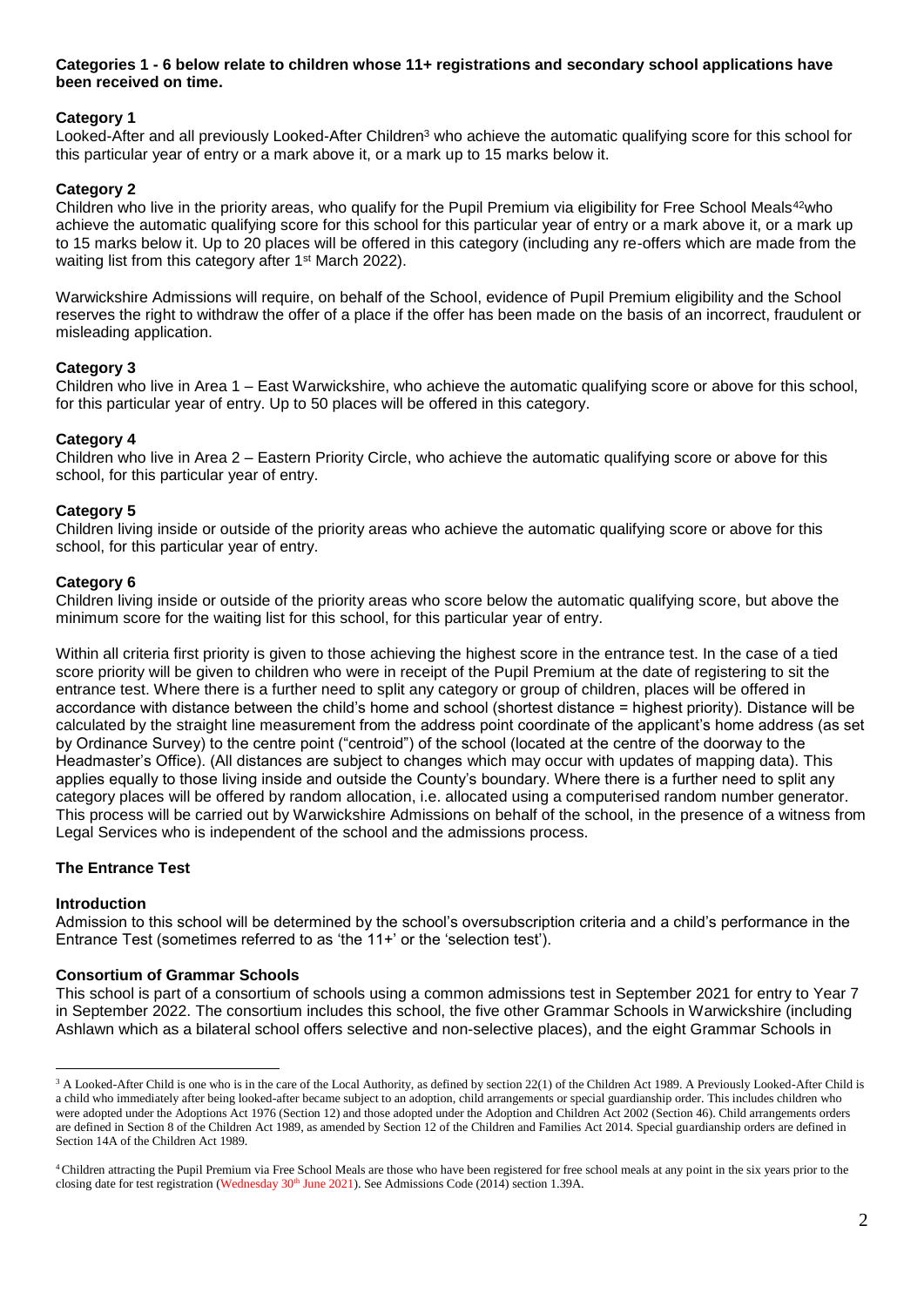Birmingham (these are individual schools but for the purposes of the entrance test are collectively known as 'The Grammar Schools in Birmingham').

Warwickshire County Council's Admissions Service (Warwickshire Admissions) operates the Entrance Test along with The Grammar Schools in Birmingham.

Some parents may be considering listing Grammar Schools in Warwickshire and Birmingham on their Common Application Form (CAF). As admission to these schools will be determined by the same test, on the same day, it is not possible for students to sit the test more than once. **If it is discovered a student has sat the test more than once, the score from the earliest test will be used. Parents should be aware that in such situations the application may be considered fraudulent or intentionally misleading and where a place has been offered it may be withdrawn.**

Parents whose children sit the test in Warwickshire may request that their raw score is shared with The Grammar Schools in Birmingham. This can be done as part of the registration process. **Parents should only request this if they are considering applying for a place in a Birmingham Grammar School.** 

Parents whose children sit the test in Birmingham may request that their raw score is shared with Warwickshire Admissions. This can be done as part of the registration process. **Parents should only request this if they are considering applying for a place in a Warwickshire Grammar School (including a selective place at Ashlawn School).**

In either of these cases parents will receive two sets of results. One set of results will be received from Warwickshire Admissions. A further set of results will be received from The Grammar Schools in Birmingham.

Where a parent indicates after the registration closing date of 11:59pm on Wednesday 30<sup>th</sup> June 2021 that they wish their child's test score to be shared with either Warwickshire Admissions or The Grammar Schools of Birmingham, their registration will be considered late for the region that they wish their results to be shared with.

#### **Registering for the test**

Parents living in Warwickshire **must** register for the test with Warwickshire Admissions. Parents living in Birmingham **must** register for the test with The Grammar Schools in Birmingham. Parents living in other authorities should register for the test in the region in which they would most like their child to attend a school e.g. if you live in Northamptonshire and want your child to attend a grammar school in Warwickshire, you should register your child with Warwickshire to sit the test in Warwickshire.

Parents will be able to register for the test from **Monday 10th May 2021**. It is recommended that parents do this online. Paper copies of the registration form will also be available from Warwickshire Admissions or The Grammar Schools in Birmingham. If you are posting a registration form you are strongly advised to take steps to ensure your form is received prior to the deadline, such as recorded delivery. Please ensure that any recorded delivery receipt has the postcode printed electronically on it.

**Parents should be aware that registering for the 11+ test is not the same as applying for a school place- see the section 'Applications for a School Place'. Parents must submit an application for a place to their home local authority by 11:59pm on Sunday 31st October 2021. Failure to do so will mean your application is considered late, even if your 11+ registration was submitted on time.**

The closing date for registrations is **11.59pm on Wednesday 30th June 2021**. All registrations will be acknowledged. If you do not receive an acknowledgement by post within 14 working days you should contact either Warwickshire Admissions or The Grammar Schools in Birmingham (depending to whom you originally submitted your registration form).

11+ testing session information packs will be sent to parents who have registered their child to sit the Warwickshire 2022 entry 11+ Selection Test by the deadline, by Warwickshire Admissions from Monday 16th August 2021 onwards. This will include a "fit and well" sheet which must be brought to the test session with a photograph of the child sitting the test. This photograph must be signed and dated by the Headteacher of your child's school or, if your child is home educated, by a responsible person drawn from the range of professions acceptable for passport identification purposes. Warwickshire Admissions reserves the right to contact your child's school (or the person who has verified your child's identity) and to share the photograph with them for the purpose of establishing proof of identity as part of the entrance test process.

If your form is received prior to the closing date but is not fully completed it will be considered as late. If your registration form is received after the closing date it will be considered as late. If your child is sitting a test in a Warwickshire venue and you arrive at the venue without a photograph of your child which is signed and dated by the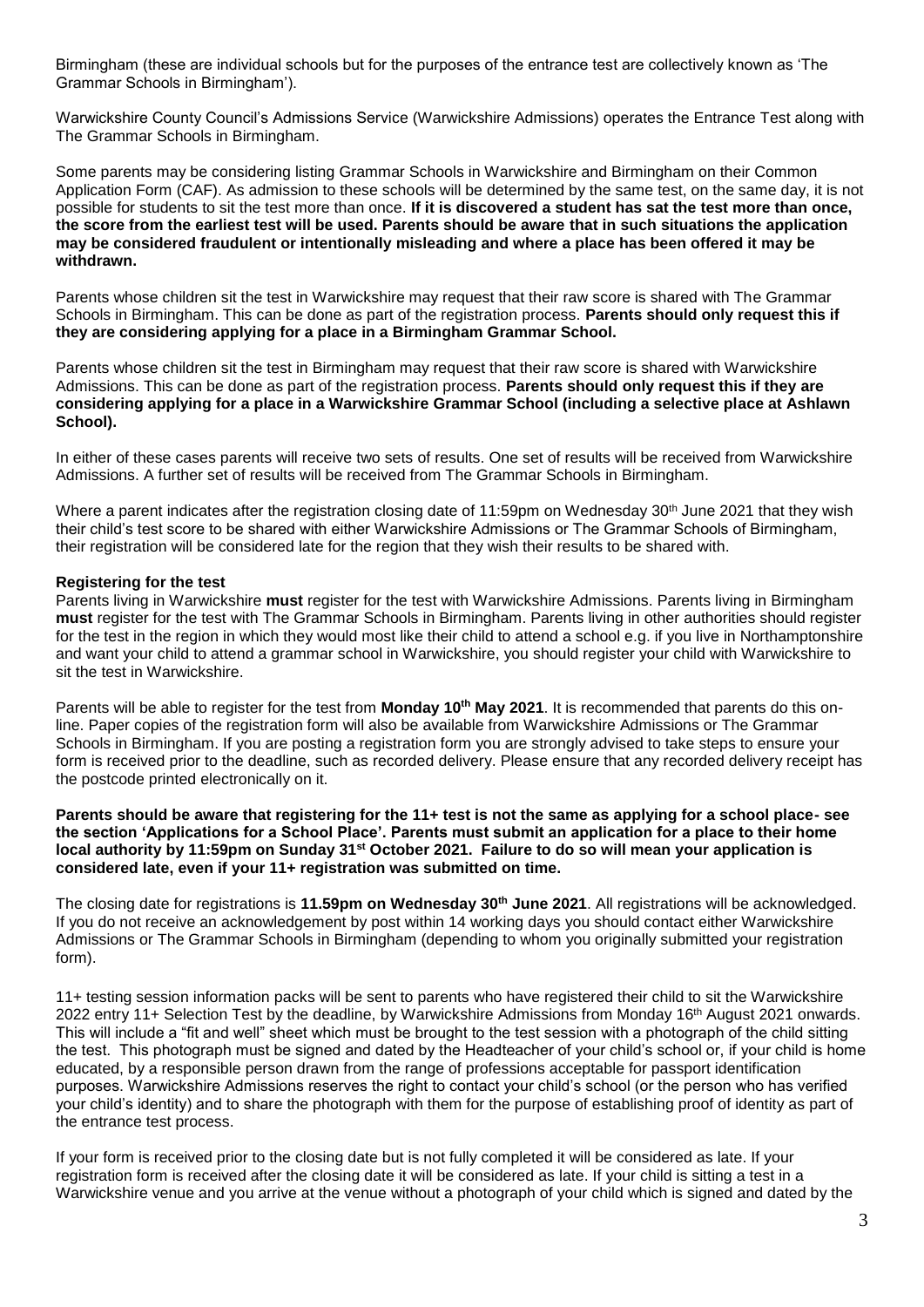headteacher of your child's school they will not be able to sit the test on that day and your registration will be considered as late. If you indicate after the registration closing date that you wish for your child's test score to be shared with either Warwickshire Admissions or the Grammar Schools of Birmingham, your registration will be considered as late for the region you wish your child's results to be shared with.

Late registrants are treated the same as those submitting a late application for a school place and will not be considered in the first round of offers. If your form is received after the closing date of 11:59pm on Wednesday 30<sup>th</sup> June 2021 it will only be treated as on time for this school if you can provide evidence of a move of address into the priority area by 11.59pm on **31 st December 2021**.

### **Eligibility**

If your daughter was born between 1st September 2010 and 31st August 2011 you may apply for her to sit the test for entry in September 2022. Children not born between these dates will only be able to sit the test if they are being educated out of year group (they are being taught in Year 6 for the 2021/22 academic year). Decisions as to whether or not the test results for such students can be used for admission purposes to this school will be taken by the Academy Trust as the Admission Authority.

#### **The Test**

The main test sessions will be held on various dates in September 2021. In the event of a further lockdown preventing the test taking place on these dates we will post the revised test dates on the school's website as soon as they are known.

There will be two papers, each of approximately 50 minutes. The papers will be divided into smaller, individually timed sections, which test verbal ability, numerical ability, and non verbal ability.

For each paper the children will be given a question booklet which contains the test questions and a separate answer sheet to mark their answers. The answer sheets will be processed electronically and scanned to make a record of each child's answers.

A familiarisation booklet, containing information about the format of the test and some example questions, will be sent upon receipt of a completed registration form. This will allow children to become familiar with the type of questions likely to be asked and the format of the test booklet and answer sheet, and information about how to write their answers on the answer sheet.

## **Special Arrangements**

Parents whose children require special testing arrangements for their child for the 11+ test due to special educational needs and/ or medical issues must request this in writing by completing a 'special Testing Requirements' form and must also supply detailed medical evidence. Forms are available from, and must be returned to, either Warwickshire Admissions or The Grammar Schools in Birmingham (depending with whom you are registering for the entrance test) by 11.59pm on **11th June 2021.**

#### *Please note that this date is earlier than the test registration deadline and that any information provided after this date may not be considered.*

Parents making such a request will be notified by the end of July 2021 whether or not their request has been agreed.

Parents whose child is not able to sit the test on Saturdays for religious reasons must indicate this when registering for the test and supply a supporting letter from their religious leader.

#### **Illness**

If your child is ill on the test day and is unable to sit the test, you must notify either Warwickshire Admissions or The Grammar Schools in Birmingham (depending with whom you have registered for the entrance test) by 11.59pm on the day of the test. A medical note (scanned copy, faxed or hand delivered) **must** be submitted by the date outlined by the Admissions Service in the testing session information pack.

#### **Additional Test Sessions**

These will be held from Monday 28<sup>th</sup> February 2022. The same principles for registration apply (for example Warwickshire residents should register with Warwickshire Admissions and can ask that their child's test result is shared with the Grammar Schools in Birmingham).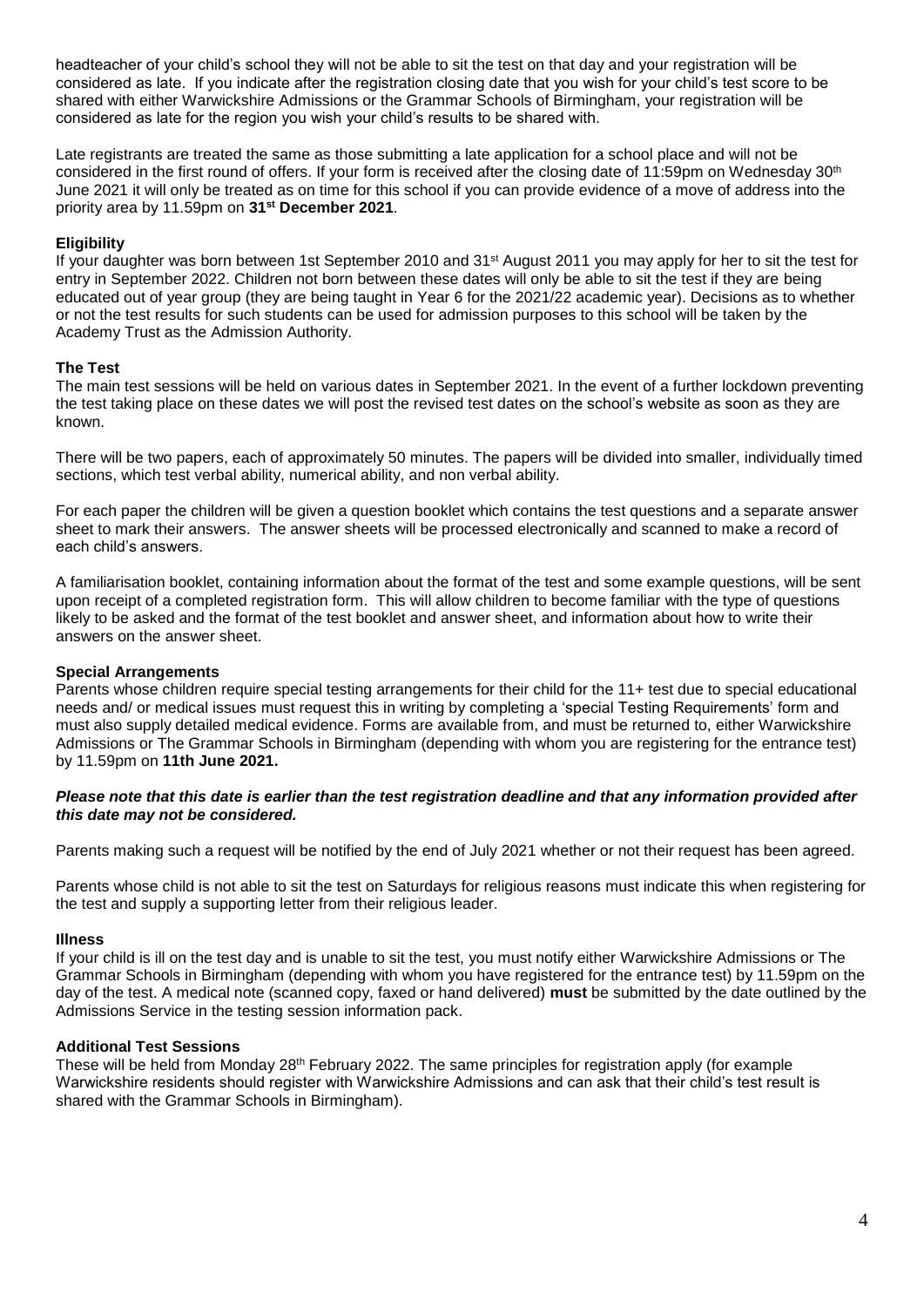### **Results**

Data from all students sitting the test will be used to produce standardised scores.

Weightings will be applied to the scores achieved in Verbal Reasoning, Non-Verbal Reasoning and Numeracy. Warwickshire's grammar schools and the Grammar Schools in Birmingham may choose to use different weightings. This means that if your child receives two results letters that their total scores could be different.

By Friday 15<sup>th</sup> October 2021 you will be notified by post of your child's score in the Entrance Test. Results will be available online where registration was submitted through Warwickshire's online parent portal. Parents who have either registered with Warwickshire Admissions (or have asked that their child's score be shared with Warwickshire Admissions) will receive the following information from Warwickshire Admissions:

1) Your child's total standardised score broken down by performance in Verbal Reasoning, Numeracy, and Non-Verbal Reasoning.

2) A provisional ranking of where the score places the child out of all children who have sat the test, and within each relevant area (east, south or both).

3) The automatic qualifying scores and waiting list scores for each Warwickshire Grammar school for previous years where the same weightings have been applied for the three sections. These can be used for comparison purposes but there can be no guarantee that any child, including those scoring above the required score for previous years, will be offered a grammar school place.

Parents who have either registered with the Grammar Schools of Birmingham (or have asked that their child's score be shared with the Grammar Schools of Birmingham) will receive an additional letter showing their child's test score and the minimum score required for entry in the previous three years, together with the qualifying score for those schools who have set such a score.

## **Applications for a school place**

Once parents have received their child's test result they must apply for a school place via their home local authority (this is the local authority to whom you pay your Council Tax). Warwickshire residents can name up to six schools (preferences) on their application form. All local authorities operate an equal preference system and your child will be offered a place at the highest preference possible. What this means is that if you list a grammar school as your first preference but your child does not do well in the entrance test, it will not affect the likelihood of your child being offered a place at any other school you have listed.

## **Providing information to Parents**

During the summer term of 2021 parents of all the children in Year 5 in primary schools in Warwickshire will be issued with a leaflet about the process of selection as will the parents of children attending independent schools if the schools request it. Parents with children not attending these schools can contact the Admissions Service to request that information. Parents will be asked to register if they want their child to be tested.

#### **Committee of Reference**

#### **The Role of the Committee of Reference**

The Eastern Area Committee of Reference sets the Automatic Qualifying Score taking account of the applications for the individual schools and the number of places available. The Committee of Reference is a panel of Headteachers and teachers appointed according to terms of reference which are available from Warwickshire Admissions. The Heads of the selective schools in East Warwickshire or their representatives will be members of the Committee. The Committee also reviews the arrangements for any children with disabilities or Special Educational Needs.

#### **Setting the Automatic Qualifying Score**

The Committee of Reference has an overriding discretion to set the Automatic Qualifying Score and the minimum score for the waiting list as it considers appropriate to ensure that those offered places, and those on the waiting list, have the level of ability required to cope with the academic environment of the school.

The Committee will consider the descending score order and the number of children applying for each school (living within the priority areas and who registered before the closing date) and set the Automatic Qualifying Score using the score obtained by the fiftieth candidate (in score order) in Category 3 as a benchmark. The Automatic Qualifying Score will be set at a level which allows fewer than 50 applicants to be given priority under Category 4.

The Committee of Reference will also consider the scores of students just below the automatic qualifying score and determine for each school the minimum score for the waiting list for that year.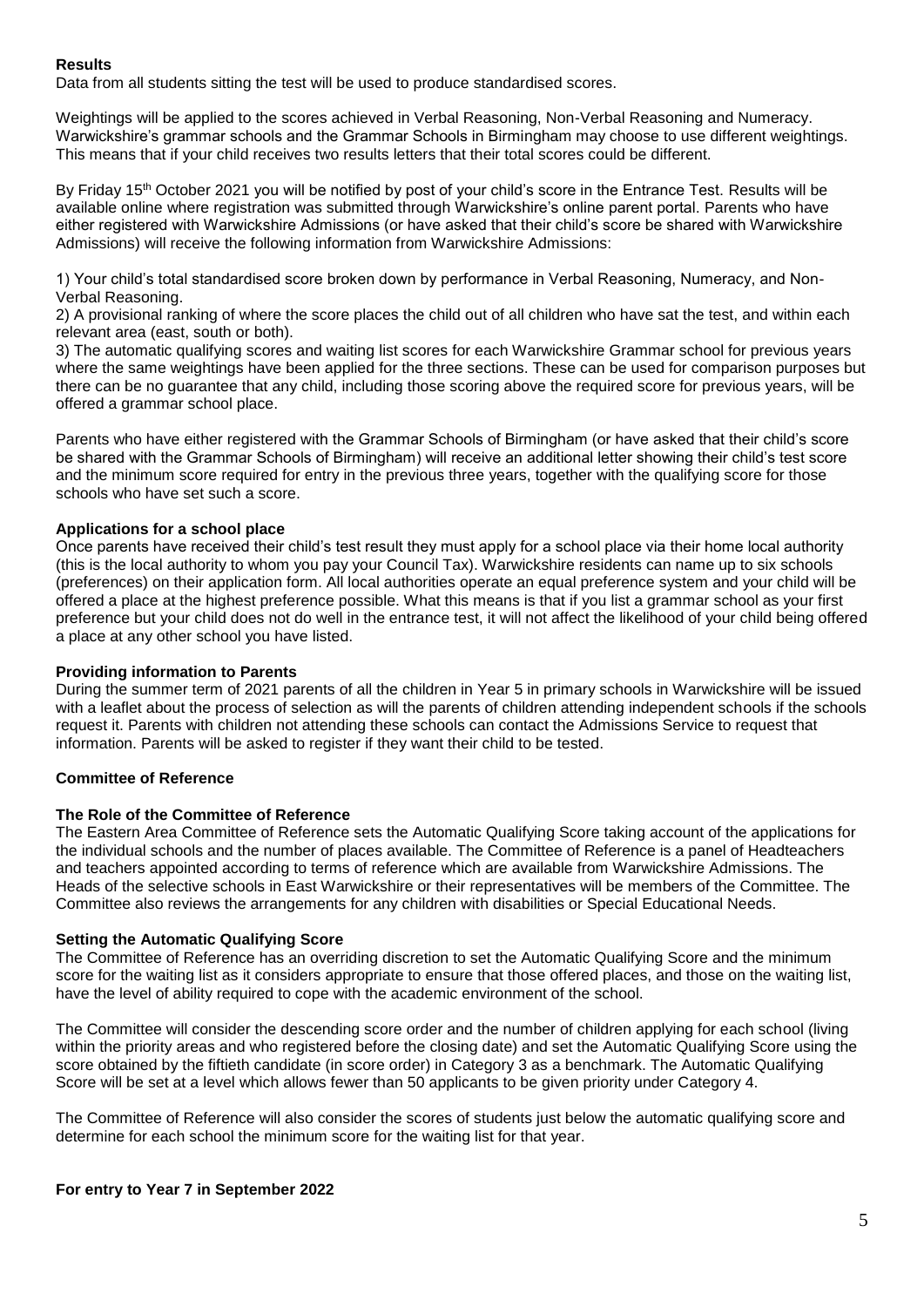Admission at an automatic level will be determined by comparing the children's performances in two tests commissioned by Warwickshire Local Authority from the University of Durham CEM Unit.

## **Allocation of Places**

The available places will be offered in accordance with the oversubscription criteria.

## **Waiting lists**

After the initial round of offers, made on Tuesday 1st March 2022, further places may become available – if, for example, parents/carers take up places for their child at another school. These places will be offered from the waiting list, up to the Published Admission Number (PAN) of the School. The waiting list order will follow the same criteria as outlined in Categories 1 – 6 above, but will also include any applicant who registered late for the 11+ test, or who submitted a late secondary school application.

Any child who is made an offer for a school which was listed lower on their secondary school application than Rugby High School will automatically be added to the waiting list, provided that the child achieved the minimum waiting list score or above for this school, for this particular year of entry, in the 11+ test.

Once a child reaches the age of 12, the CEM Centre 11+ test can no longer be administered due to the calculations used during standardisation. If a child turns 12 prior to the waiting list being dissolved in December 2022 then the situation could therefore arise where children tested in this way have to be compared with children on the waiting list who were tested using the CEM Centre 11+. Children seeking a place in Year 7 between September 2022 and 31<sup>st</sup> December 2022 who are under the age of 12 will be required to take the CEM tests and their score in these tests will be used to determine their position within the relevant oversubscription criterion on the waiting list. Children seeking a place in Year 7 between September 2022and 31<sup>st</sup> December 2022 who are over the age of 12 will be required to take tests in English, Mathematics and Science arranged by the school. Their results in these tests will be compared to the results of the Year 7 cohort. If their result in each of the three tests is equal to or better than that of the lowest performing student in the cohort, they will be deemed to be of the same standard as the cohort and eligible for a place. Their mark in all three tests will be averaged and then matched against the average marks of children within the cohort to place them in the relevant quartile of the year group and allow (by looking at those children's CEM test scores) a hypothetical CEM mark to be awarded. Thus enabling all students (including those who are too old to sit CEM tests) to be ranked within the relevant oversubscription criteria on the waiting list.

In accordance with the Admissions Code (2014), waiting lists will be held for one term until 31<sup>st</sup> December 2022. Waiting lists will only be held for entry into Years 7 and 12.

Provided that the school has been named (and a higher preference has not been offered already) offers after the first round will be made to children on the waiting list.

## **Offers made on National Offer Day 1st March 2022**

Offers are made by the child's home authority as per the co-ordinated secondary school scheme with neighbouring authorities. Subject to the arrangements of the home authority, parents will be expected to accept the offer within 2 weeks of the offer being made. A further letter reminding parents will be sent before the child is withdrawn from the offer lists.

On the offer date letters will be sent to parents indicating the children's scores. Offers will be sent by email to Warwickshire parents who applied online and requested that their offer be emailed.

## **In Year Fair Access Protocol (IYFAP)**

Warwickshire County Council has developed an IYFAP and agreed it with a majority of schools. Rugby High School, as admissions authority, will participate in the operation of the IYFAP.

## **Late Entry**

Applications for all year groups other than Years 12 and 13 will be made through the local authority. Vacancies will be offered to applicants who are deemed suitable for entry subject to a place being available.

#### **Years 7 to 11**

Children moving into East Warwickshire (or those already resident who have not previously been tested) who are applying for a place and who are tested after 31<sup>st</sup> August 2022 will be required to take tests in English, Mathematics and Science arranged by the school.

The only exception to this is children seeking a place in Year 7 between September 2022 and 31st December 2022 who are under the age of 12 who will sit the CEM tests. Their results in these tests will be compared to the results obtained by the students already at the school in their cohort. If their result in each of the three tests is equal to or better than that of the lowest performing student in the cohort, they will be deemed to be of the same standard as the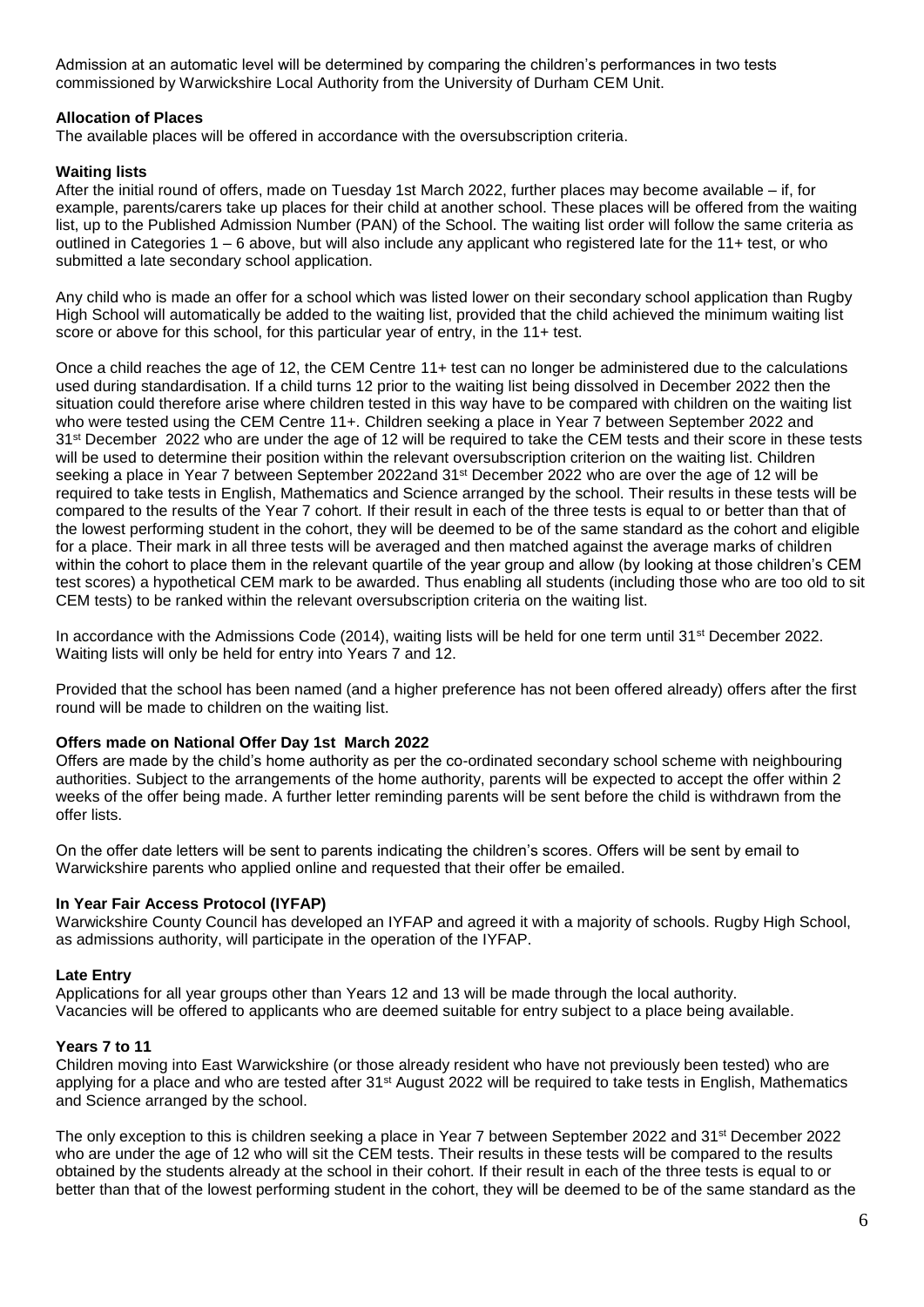cohort and eligible for a place. Their mark in all three tests will be averaged and then matched against the average mark of children within the cohort to place them in the relevant quartile of the year group and allow (by looking at those children's CEM test scores) a hypothetical CEM mark to be awarded.

In the event of there being a vacancy in the relevant year group and there being multiple applicants, the following oversubscription criteria will be used:

- i. children<sup>\*</sup> and all previously looked after children<sup>\*</sup>, children who were looked after but have ceased to be so because they were adopted\* (or became subject to a child arrangements order\* or a special guardianship order\*) who are judged to have met the standard for the cohort.
- ii. children who qualify for Pupil Premium who are judged to have met the standard for the cohort
- iii. children who are judged to have met the standard for the cohort with the highest hypothetical or real CEM score who live in priority area.

In the event of a tied score for a place distance from the school will be used to determine who is offered the place with the place being awarded to the student who lives nearest. In the event that that still does not split the candidates, the place will be randomly allocated by an independent party.

In the event of a vacancy becoming available after an appeal has been initiated but before it has been heard, the place will be awarded using the oversubscription criteria above applied to candidates who were tested for a place in that cohort at any point in the same half term as the appellant regardless of whether they have been refused a place or not.

The governors reserve the right to admit above PAN where a student is exceptionally well qualified and where there is space to accommodate her.

## **Transfer from a non-selective school**

Children who are seeking entry to Years 7-11 who have already been tested and refused entry as non-qualifiers will be tested in English, Maths and Science provided that they are over the age of 12 and they were refused entry more than a year previously. Their results in these tests will be compared to the results obtained by the students already at the school in their cohort. If their result in each of the three tests is equal to or better than that of the lowest performing student in the cohort, they will be deemed to be of the same standard as the cohort and eligible for a place. Their mark in all three tests will be averaged and then matched against the average mark of children within the cohort to place them in the relevant quartile of the year group and allow (by looking at those children's CEM test scores) a hypothetical CEM mark to be awarded.

No waiting list is kept for year groups other than the incoming Year 7 and Year 12.

Any place offered must be taken up within six school weeks of the offer having been made. In the event of this not happening, the offer will be withdrawn.

## **Appeals**

The parents of all children refused places will be notified that they have a right of appeal through an independent appeal panel. For children not qualifying for places the appeal will take account of the compatibility of the child's position in the process. If there are insufficient applicants reaching the appropriate level, the school does not have to fill all the places. Therefore, the case for prejudice to the efficient education or the efficient use of resources will only be considered once the school is full in the appropriate year group.

## **Admission arrangements for Year 12**

#### **Rugby High School has a co-educational sixth form and therefore welcomes applications from both male and female applicants.**

Entry into Year 12 is on the basis of academic ability demonstrated by achievement at GCSE. Confirmed places in Year 12 can therefore only be allocated following GCSE results day in August. The entry requirement for the Sixth Form is normally a minimum of 6 grade 6s (grade Bs) in full course GCSEs taken from the list of subjects published in the Sixth Form Prospectus. In addition, there are specific GCSE requirements for individual subjects detailed in the Sixth Form Prospectus.

All applicants for the Sixth Form are required to complete an application form. The closing date for receipt of applications for a place is 11.59pm on Friday 17<sup>th</sup> December 2021. Application forms received after this date will be treated as late and applicants will be placed on a waiting list. Places will only be offered to waiting list candidates after the applications of all applicants who applied on time have been considered.

On receipt of a completed application, a guidance discussion will be arranged (normally in the Spring Term preceding entry). The discussion is intended to ensure that all students make informed choices. Provisional offers of places are made subject to the entry requirements being met, and to there being places in the subjects of the student's choice.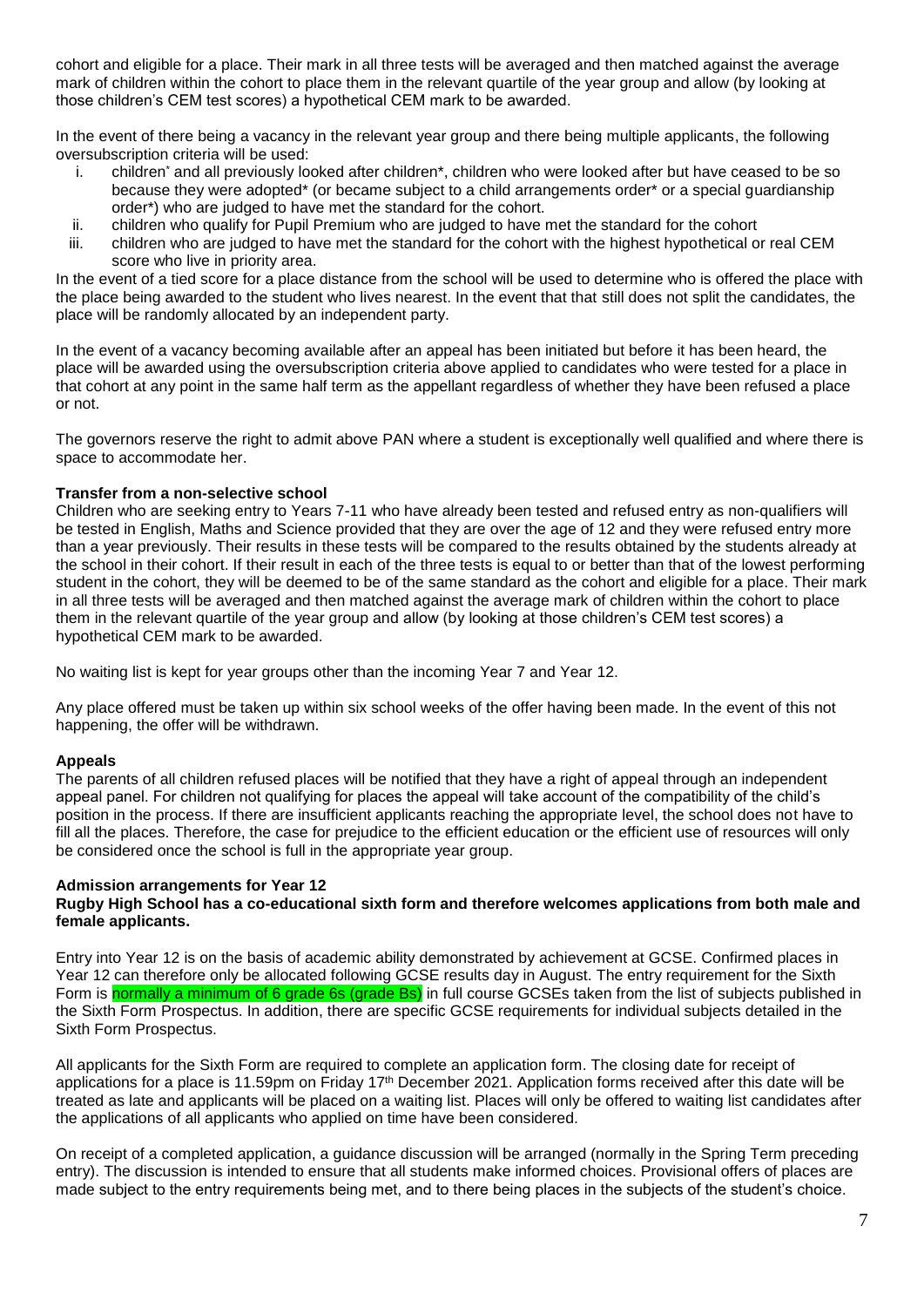## **Oversubscription Criteria**

In the event of oversubscription candidates' performance in their best 8 GCSE examinations and, where relevant, in the subjects that they wish to study at A level will be used to determine confirmed offers with priority being given to:

Students with an Education, Health and Care Plan (a statement of special educational need) naming the school who meet the required standard for entry a minimum of 6 grade 6s (grade Bs) in full course GCSEs taken from the list of subjects published in the Sixth Form Prospectus must be admitted and this could therefore reduce the number of places available. There is no guarantee of a place being available, but places up to the planned admission number will be allocated in the following order:

I. Priority will be given to all looked after children<sup>\*</sup> and all previously looked after children\*, children who were looked after but have ceased to be so because they were adopted (or became subject to a child arrangements order\* or a special guardianship order\*) who achieve the required standard for entry or above.

II. Up to 20 children attracting the Pupil Premium via Free School Meals Pupil Premium who meet the general entry and subject specific criteria for Sixth Form.

III Other children requesting a place at the school

Where there is a need to split any category places will then be offered in accordance with distance between the child's home and school (shortest distance = highest priority). Distance will be calculated by straight line measurement from the address point location coordinate of the applicant's home address (as set by the Ordnance Survey) to the centre point ('centroid') of the school. All distances are subject to changes which may occur with updates of mapping data. This applies equally to those living inside and outside the county's boundary.

In the event of two or more children having the same oversubscription priority, the same GCSE score and living the same distance from the school, the place will be allocated by using a computerised random number generator. This process will be carried out by Warwickshire Admissions on behalf of the School, in the presence of a witness from Legal Services who is independent of the school and the admissions process.

## **Appendix**

## **Residency Requirements for Entry Into Year 7**

The child's home address is where they are living on the date an application for a school place is made. Where the home address changes after the start of the autumn term of Year 7, consideration will be given as to the reason why. Where it is considered that the reason for the change of address constitutes the application being fraudulent or intentionally misleading, the place may be withdrawn

Where parental responsibilities are equally shared, the home address will be considered to be the place where the child normally sleeps from Monday to Friday during term time. Proof of such arrangements may be requested.

The home address will be used to apply the School's oversubscription criteria such as distance from home to school.

## **Evidence required**

Warwickshire Admissions Service will request on behalf of the school evidence in support of the application. The service will write out at the beginning of December to all parents who have listed the school as a preference, requesting copies of two documents to confirm the home address. Parents will have fifteen working days to provide proof of the home address. The application will be considered as late if appropriate proof is not provided within fifteen working days. The evidence required is as follows:

- Council Tax letter or statement for the current financial year this must be supplied if you are the council taxpayer; **or**
- Current Housing Benefit letter; **or**
- Utility bill, bank statement, **or** car insurance documents dated within the last six months.

## **Plus one of the following:**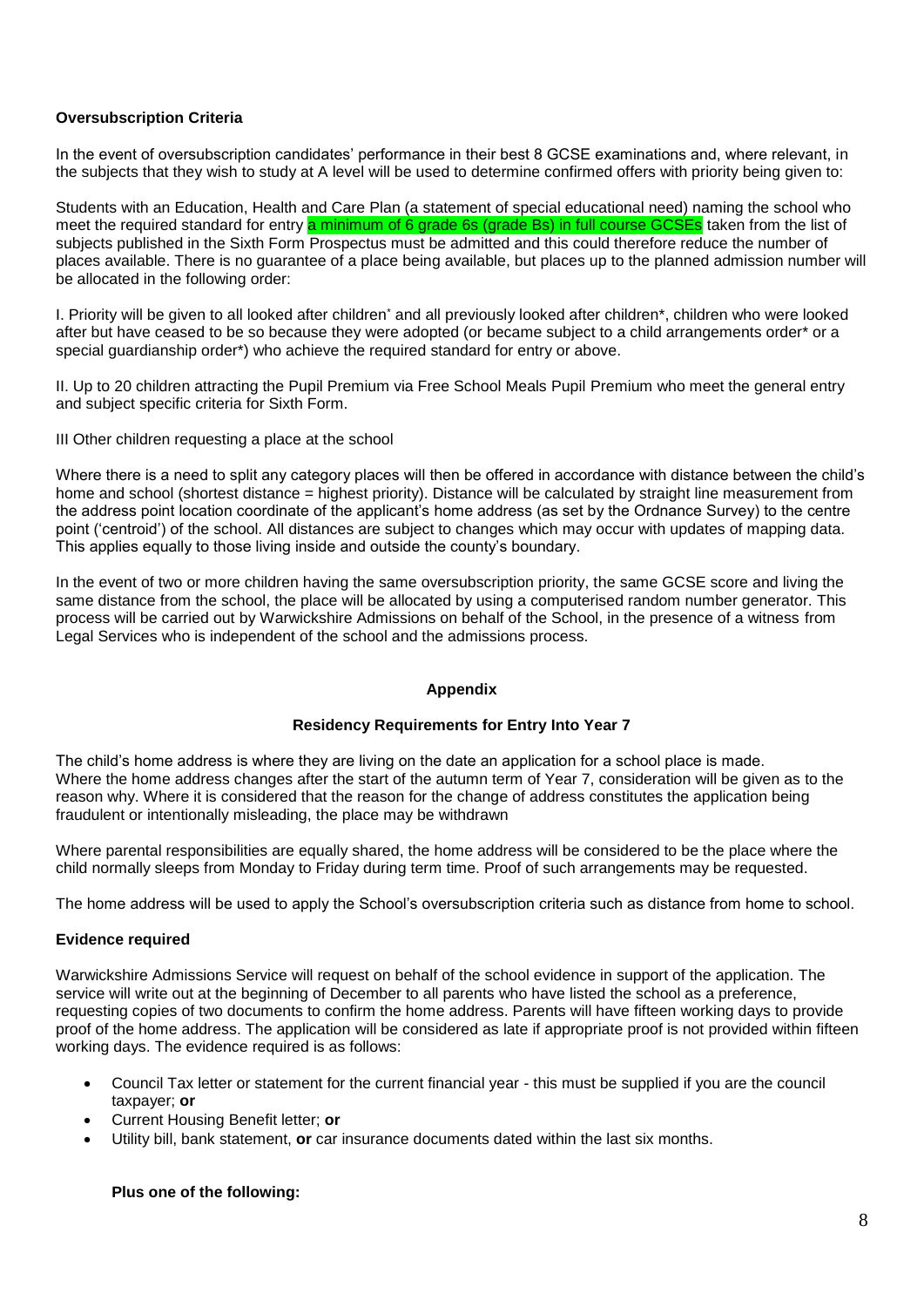- Child Benefit letter for the current financial year;
- Child Tax Credit Award Notice for the current financial year.
- A Bank account statement in the child's name eg: Savings account (dated within the last six months)
- A Letter Confirming a medical or dental appointment for the child (dated within the last six months)

Please note that these documents will be retained and not returned. The local authority will match each address with the one they have on their database.

The local authority reserves the right to carry out random checks at any time and this may include an unannounced home visit.

#### **Moving to a new address**

If the home address changes between applying for a school place and 11.59pm on 31st December 2021, the Local Authority must be provided with proof of the new address as detailed above. The child must be living at the new address by 11.59pm on 31st December 2021.

Applicants will also need to produce evidence that the previous home is no longer used by the family – for example proof that the property has been sold or that a rental agreement has ended. This is to show that the new address is not a temporary arrangement purely to secure a school place.

If the home address changes after 11.59pm on 31st December 2021 the new address can only be taken into account after National Offer Day on Tuesday 1st March 2022.

The school will also check the child's home address at the time of admission. If it is different from the application address then further checks will be carried out. This will include consideration as to whether or not the address used to make an application was temporary and purely to secure a school place.

If a school place is offered based on fraudulent or intentionally misleading information, the offer may be withdrawn, even if the child has started at the school.

Those who submit fraudulent or deliberately misleading applications may also be subject to legal proceedings.

If we find out that the home address is not in Warwickshire we will withdraw the application altogether and the family will then have to apply to their own local authority.

#### **Glossary**

#### **Adopted**

This includes children who were adopted under the Adoption Act 1976 (see section 12 adoption orders) and children who were adopted under the Adoption and Children's Act 2002 (see section 46 orders).

#### **Automatic Qualifying Score**

This is the mark at which or above which a child will automatically qualify for entry to the school provided that there are sufficient places available once the oversubscription criteria have been applied. Achieving the automatic qualifying score does not guarantee a child a place at the school.

#### **Child Arrangements Order**

Child arrangements orders are defined in s8 of the Children Act 1989, as amended by s12 of the Children and Families Act 2014. Child arrangements orders replace residence orders and any residence order in force prior to 22 April 2014 is deemed to be a child arrangements order.

#### **Committee of Reference**

A panel of headteachers and teachers appointed according to the terms of reference for East Warwickshire. The Heads of the area's selective schools or their representatives are members of the committee.

#### **Eastern Area of Warwickshire**

The Eastern Area of Warwickshire is Rugby plus the parishes of: Dunchurch, Cawston, Thurlaston, Leamington Hastings, Birdingbury, Grandborough, Wolfhamcote, Willoughby, Binley Woods, Brinklow, Brandon and Bretford, Ryton-on- Dunsmore, Bubbenhall, Wolston, Church Lawford, Long Lawford, Stretton-on-Dunsmore, Princethorpe, Frankton, Marton, Bourton and Draycote, Churchover, Clifton-on-Dunsmore, Combe Fields, Cosford, Easenhall, Harborough Magna, Kings Newnham, Little Lawford, Monks Kirby, Newton and Biggin, Pailton, Stretton-under-Fosse, Wibtoft, Willey, Withybrook.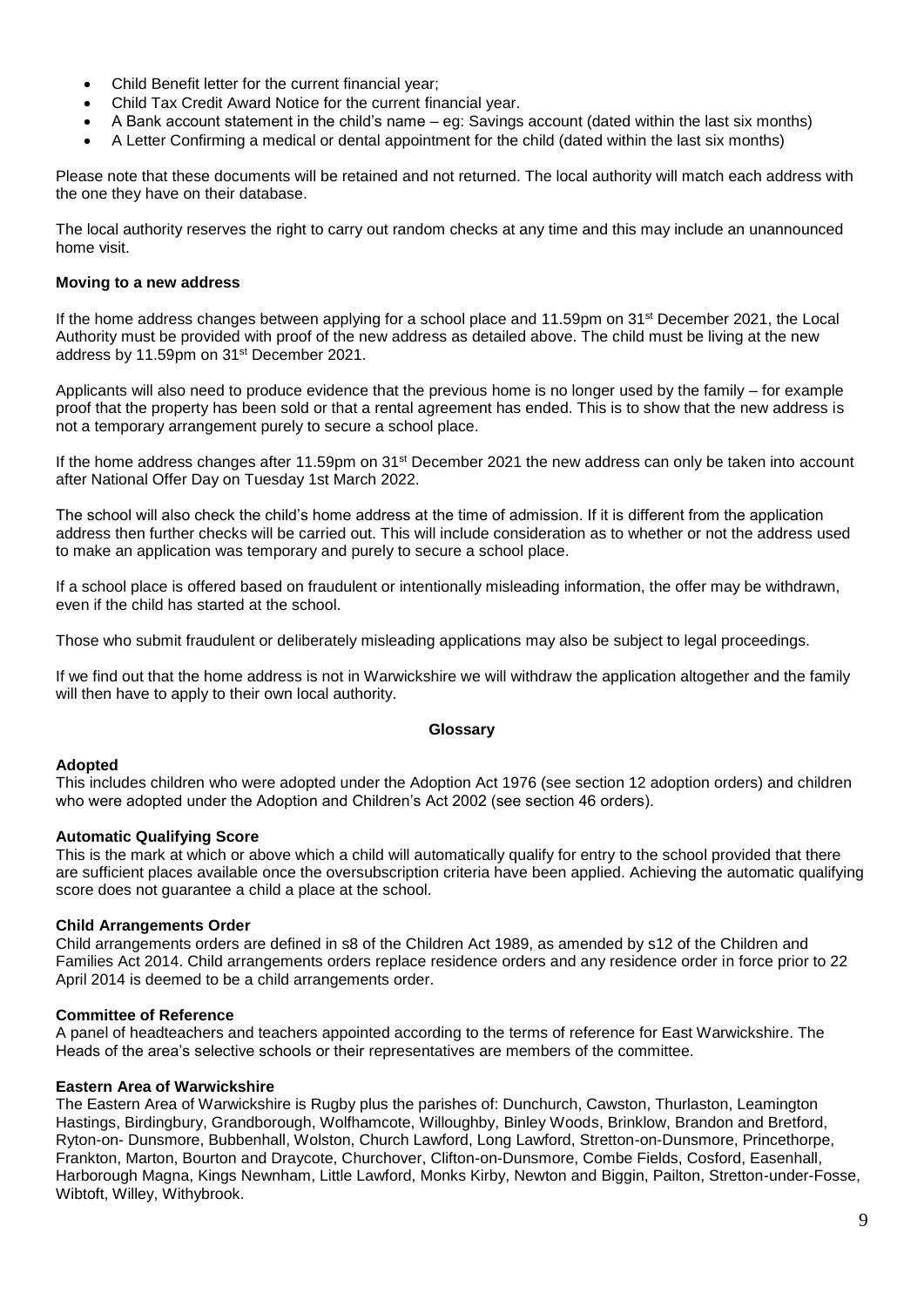## **Looked After Children**

A 'looked after child' is a child who is (a) in the care of the local authority, or (b) being provided with accommodation by a local authority in the exercise of their social services functions (see the definition in Section 22(1) of the Children Act 1989) at the time of making the application to a school.

# **Oversubscription Criteria**

### **Priority Circle**

The priority circle is a circle with a 10.004 mile radius centred on Rugby Water Tower. It includes the whole of the Eastern Area of Warwickshire. A child living in Eastern Warwickshire may therefore be allocated a place using over subscription criteria III(i) or III(ii).

### **Pupil Premium**

Pupil Premium is a payment made to schools to enable them to give additional help and support to students from deprived backgrounds to help close the attainment gap between them and their peers. For the purposes of this policy pupil premium students are defined as those who have been registered for free school meals at any point in the 6 years prior to the closing date for test registration (11:59pm on Wednesday 30<sup>th</sup> June 2021) by reason of their parents' income and not as a result of universal entitlement. The school will require evidence of Pupil Premium registration and reserves the right to withdraw the offer of a place if the offer has been made on the basis of an incorrect, fraudulent or misleading application.

#### **Standardised Score**

A child's standardised score is her score once adjustments have been made to eliminate the advantage that some children have by virtue of their age.

#### **Weighting**

This is the value ascribed to a particular section of the paper relative to other sections. Weightings are used to eliminate gender bias.